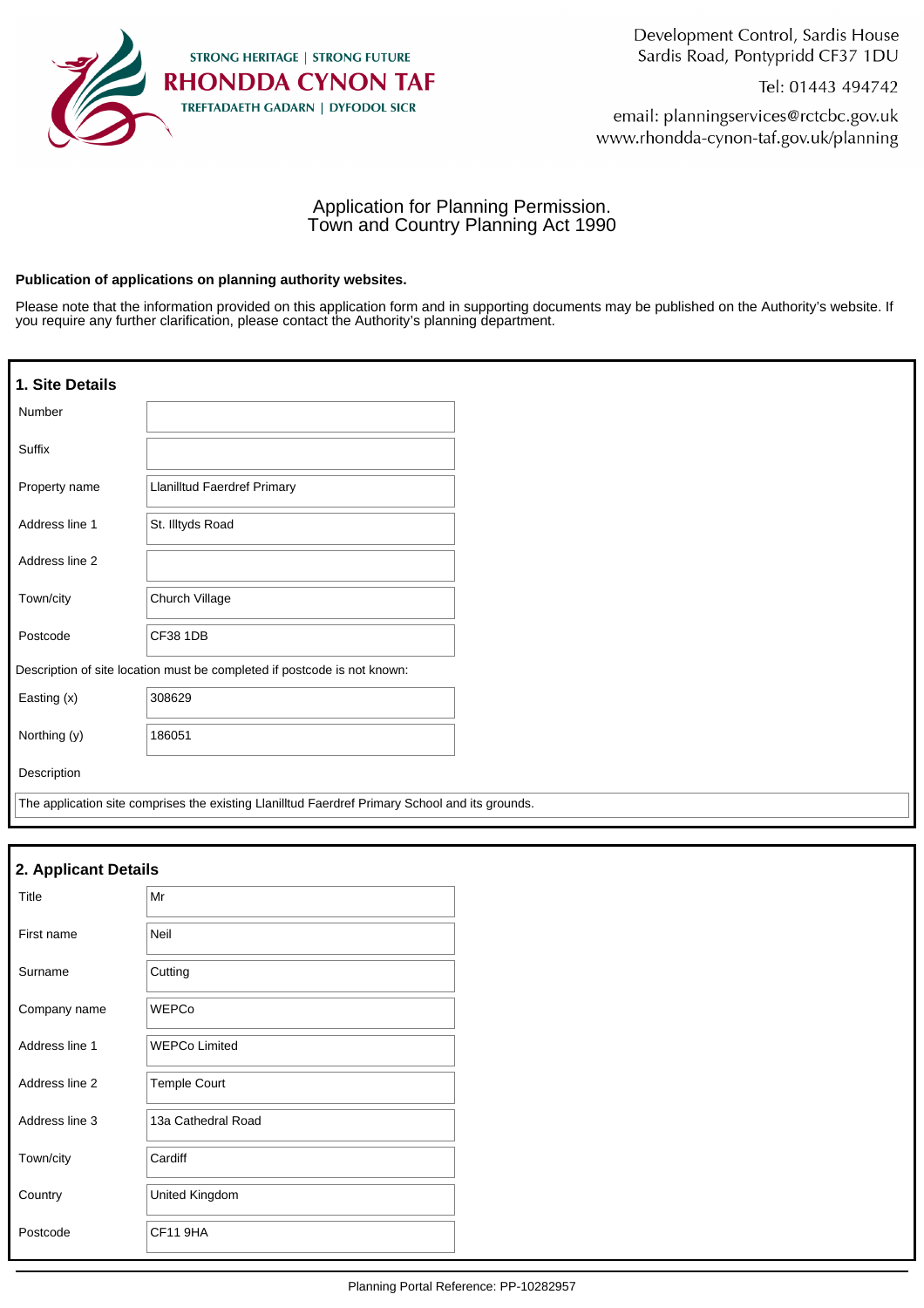## **2. Applicant Details**

| Primary number   | 07583509472                 |
|------------------|-----------------------------|
|                  |                             |
| Secondary number |                             |
|                  |                             |
| Email address    | NCutting@fulcrumgroup.co.uk |
|                  |                             |
|                  |                             |

Are you an agent acting on behalf of the applicant? Are you are set of the No Yes No

| 3. Agent Details |                            |  |
|------------------|----------------------------|--|
| Title            | Ms                         |  |
| First name       | Natalie                    |  |
| Surname          | Queffurus                  |  |
| Company name     | <b>ARUP</b>                |  |
| Address line 1   | 4 Pierhead Street          |  |
| Address line 2   |                            |  |
| Address line 3   |                            |  |
| Town/city        | Cardiff                    |  |
| Country          | United Kingdom             |  |
| Postcode         | <b>CF104OP</b>             |  |
| Primary number   | 02920769095                |  |
| Secondary number |                            |  |
| Email            | natalie.queffurus@arup.com |  |

| 4. Site Area                          |                                                                                                                               |              |  |
|---------------------------------------|-------------------------------------------------------------------------------------------------------------------------------|--------------|--|
| What is the site area? $ 1.22\rangle$ |                                                                                                                               |              |  |
| Scale                                 | Hectares                                                                                                                      |              |  |
|                                       | Does your proposal involve the construction of a new building which would result in the loss or gain of public open<br>space? | O Yes . I No |  |

#### **5. Description of the Proposal**

Please describe the proposed development including any change of use

Proposed redevelopment of Llanilltud Faerdref Primary School, including the demolition of all existing buildings, the erection of a new Net Zero Carbon in operation school building, school sports provision, vehicular, pedestrian and cycle accesses, car and cycle parking, landscaping Sustainable Urban Drainage, associated infrastructure and associated infrastructure required during construction.

Has the work or change of use already started? All the state of the state of the state of the Society of No No

#### **6. Existing Use**

Please describe the current use of the site

The site comprises the grounds of Llanilltud Faerdref Primary School, including the main school building, sports hall building, two temporary buildings comprising four classrooms, hard standing, road access/egresses and ancillary grass playing fields and sports pitches.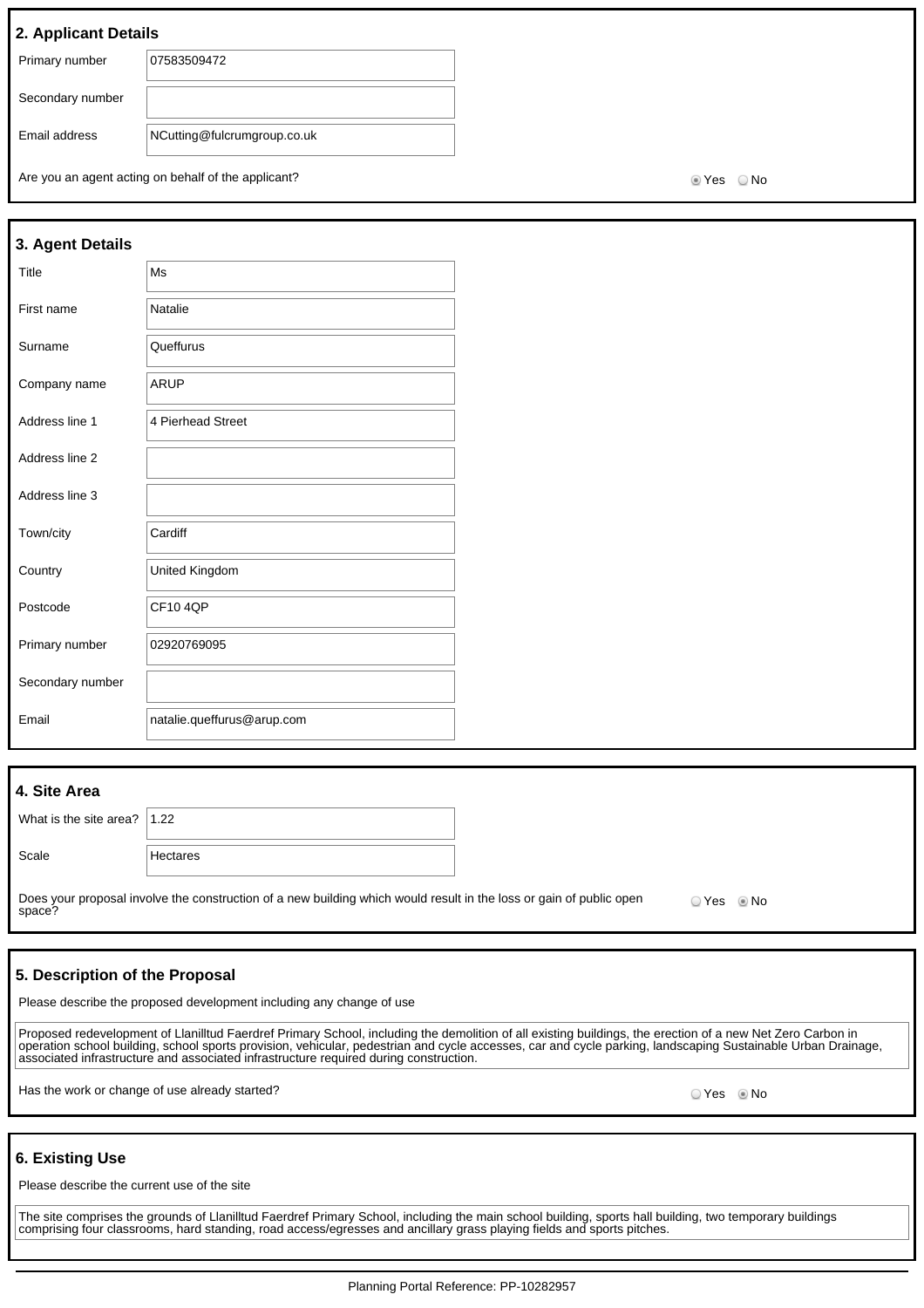| 6. Existing Use                                                                                            |                        |  |
|------------------------------------------------------------------------------------------------------------|------------------------|--|
|                                                                                                            |                        |  |
| Is the site currently vacant?                                                                              |                        |  |
| Does the proposal involve any of the following?                                                            |                        |  |
| Land which is known or suspected to be contaminated for all or part of the site                            | ⊙ Yes © No             |  |
| A proposed use that would be particularly vulnerable to the presence of contamination                      | $\circ$ Yes $\circ$ No |  |
| <b>Application advice</b>                                                                                  |                        |  |
| If you have said Yes to any of the above, you will need to submit an appropriate contamination assessment. |                        |  |
| Does your proposal involve the construction of a new building?                                             | ie Yes ∴ O No          |  |

If Yes, please complete the following information regarding the element of the site area which is in previously developed land or greenfield land

| Type                      | Area of land (ha) proposed for new<br>development |
|---------------------------|---------------------------------------------------|
| Previously developed land | 0.42                                              |
| Greenfield land           | 0.8                                               |

## **7. Materials**

| Does the proposed development require any materials to be used in the build? | ® Yes     © No |  |
|------------------------------------------------------------------------------|----------------|--|
|                                                                              |                |  |

**Please provide a description of existing and proposed materials and finishes to be used in the build (including type, colour and name for each material):**

| Walls                                                      |                                                                     |
|------------------------------------------------------------|---------------------------------------------------------------------|
| Description of existing materials and finishes (optional): |                                                                     |
| Description of proposed materials and finishes:            | Please refer to the Design and Access Statement and Elevation Plans |

| Roof                                                       |                                                               |
|------------------------------------------------------------|---------------------------------------------------------------|
| Description of existing materials and finishes (optional): |                                                               |
| Description of proposed materials and finishes:            | Please refer to the Design and Access Statement and Roof Plan |

| Windows                                                    |                                                                     |
|------------------------------------------------------------|---------------------------------------------------------------------|
| Description of existing materials and finishes (optional): |                                                                     |
| Description of proposed materials and finishes:            | Please refer to the Design and Access Statement and Elevation Plans |

| Doors                                                      |                                                                     |  |
|------------------------------------------------------------|---------------------------------------------------------------------|--|
| Description of existing materials and finishes (optional): |                                                                     |  |
| Description of proposed materials and finishes:            | Please refer to the Design and Access Statement and Elevation Plans |  |

| Boundary treatments (e.g. fences, walls)                   |  |  |
|------------------------------------------------------------|--|--|
| Description of existing materials and finishes (optional): |  |  |
|                                                            |  |  |
|                                                            |  |  |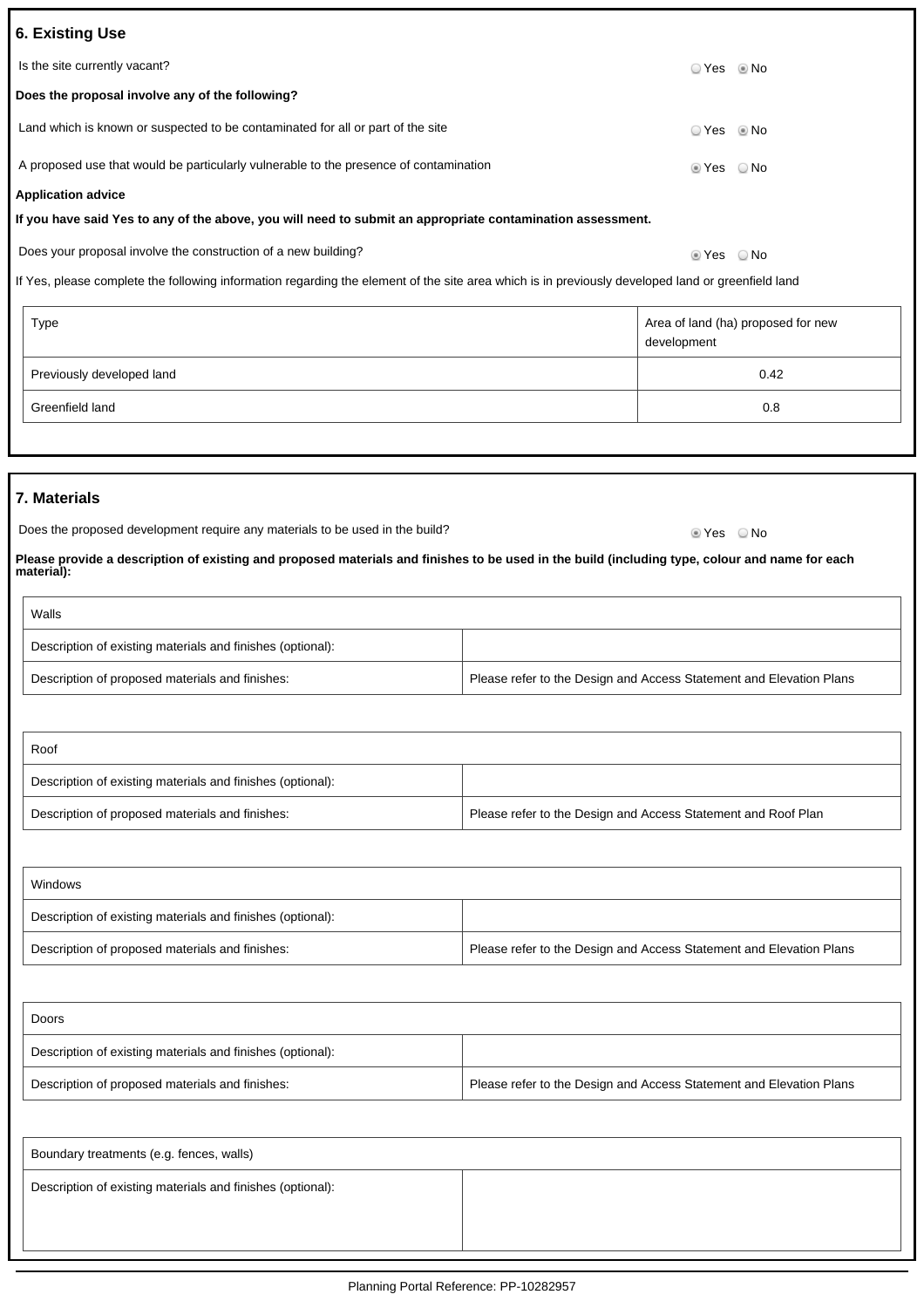#### **7. Materials**

| Description of proposed materials and finishes: | Please refer to the Landscape General Arrangements and Fencing and |  |  |
|-------------------------------------------------|--------------------------------------------------------------------|--|--|
|                                                 | <b>Security Strategy</b>                                           |  |  |

| Vehicle access and hard standing                           |                                                    |  |  |
|------------------------------------------------------------|----------------------------------------------------|--|--|
| Description of existing materials and finishes (optional): |                                                    |  |  |
| Description of proposed materials and finishes:            | Please refer to the Landscape General Arrangements |  |  |

Are you supplying additional information on submitted plans, drawings or a design and access statement? <br>
Second the Yes No

If Yes, please state references for the plans, drawings and/or design and access statement

| Design and Access Statement                                                                       |
|---------------------------------------------------------------------------------------------------|
| RH0301-ALA-00-XX-DR-L-00005 Landscape Illustrative Masterplan                                     |
| RH0301-ALA-00-XX-DR-L-00007 Fencing and Security Strategy                                         |
| RH0301-ALA-00-XX-DR-L-00008 Access and Circulation                                                |
| RH0301-ALA-00-XX-DR-L-00013 Planting Strategy                                                     |
| RH0301-ALA-00-XX-DR-L-00014 Outline Levels                                                        |
| RH0301-ALA-00-XX-DR-L-00015 Site Sections 1 of 2                                                  |
| RH0301-ALA-00-XX-DR-L-00016 Site Sections 2 of 2                                                  |
| RH0301-ALA-00-XX-DR-L-00018 Detailed General Arrangement 1 of 2                                   |
| RH0301-ALA-00-XX-DR-L-00019 Detailed General Arrangement 2 of 2                                   |
| RH0301-ALA-00-XX-DR-L-00020 Landscape Visualisations<br>RH0301-SRA-00-00-DR-A-02000 Location Plan |
| RH0301-SRA-00-00-DR-A-02001 Site Plan                                                             |
| RH0301-SRA-00-00-DR-A-02002 Proposed Site Plan                                                    |
| RH0301-SRA-01-00-DR-A-02100 General Arrangement Ground Floor Plan                                 |
| RH0301-SRA-01-00-DR-A-02400 Out of Hours Use Ground Floor                                         |
| RH0301-SRA-01-00-IM-A-02851 Internal View Heartspace View 1                                       |
| RH0301-SRA-01-01-DR-A-02101 General Arrangement Kitchen Plant Level Floor Plan                    |
| RH0301-SRA-00-00-DR-A-02000 Location Plan                                                         |
| RH0301-SRA-00-00-DR-A-02001 Site Plan                                                             |
| RH0301-SRA-00-00-DR-A-02002 Proposed Site Plan                                                    |
| RH0301-SRA-01-00-DR-A-02100 General Arrangement Ground Floor Plan                                 |
| RH0301-SRA-01-00-DR-A-02400 Out of Hours Use Ground Floor                                         |
| RH0301-SRA-01-00-IM-A-02851 Internal View Heartspace View 1                                       |
| RH0301-SRA-01-01-DR-A-02101 General Arrangement Kitchen Plant Level Floor Plan                    |
| RH0301-SRA-01-RF-DR-A-02101 Roof Plan                                                             |
| RH0301-SRA-01-RF-DR-A-02102 Roof Plan                                                             |
| RH0301-SRA-01-XX-DR-A-02200 Elevations                                                            |
| RH0301-SRA-01-XX-DR-A-02300 General Arrangement Sections AA, BB, CC, DD                           |
| RH0301-SRA-01-ZZ-IM-A-02800 Aerial View Looking North                                             |
| RH0301-SRA-01-ZZ-IM-A-02801 Ground Level View Entrance                                            |
| RH0301-SRA-01-ZZ-IM-A-02802 Bay Study Typical One Storey                                          |
| RH0301-SRA-01-ZZ-IM-A-02852 Internal View Heartspace Section                                      |
| RH0301-SRA-01-ZZ-IM-A-02853 Internal View Heartspace View 2                                       |

# **8. Pedestrian and Vehicle Access, Roads and Rights of Way** Is a new or altered vehicle or pedestrian access proposed to or from the public highway?  $\bullet$  Yes  $\bullet$  Yes  $\bullet$  No Are there any new public roads to be provided within the site?<br>
O Yes No Are there any new public rights of way to be provided within or adjacent to the site?  $\Box$  Yes No Do the proposals require any diversions/extinguishments and/or creation of rights of way? <br>
Q Yes No

**Please show details of any existing or proposed rights of way on or adjacent to the site, as well as any alterations to pedestrian and vehicle access, on your plans or drawings.**

#### **9. Vehicle Parking**

Is vehicle parking relevant to this proposal? In the set of the set of the set of the set of the SNo No No Yes No

**Please provide information on the existing and proposed number of on-site parking and cycling spaces on your plans.**

## **10. Trees and Hedges**

Are there trees or hedges on the proposed development site? Are not all the state of the South of the South of No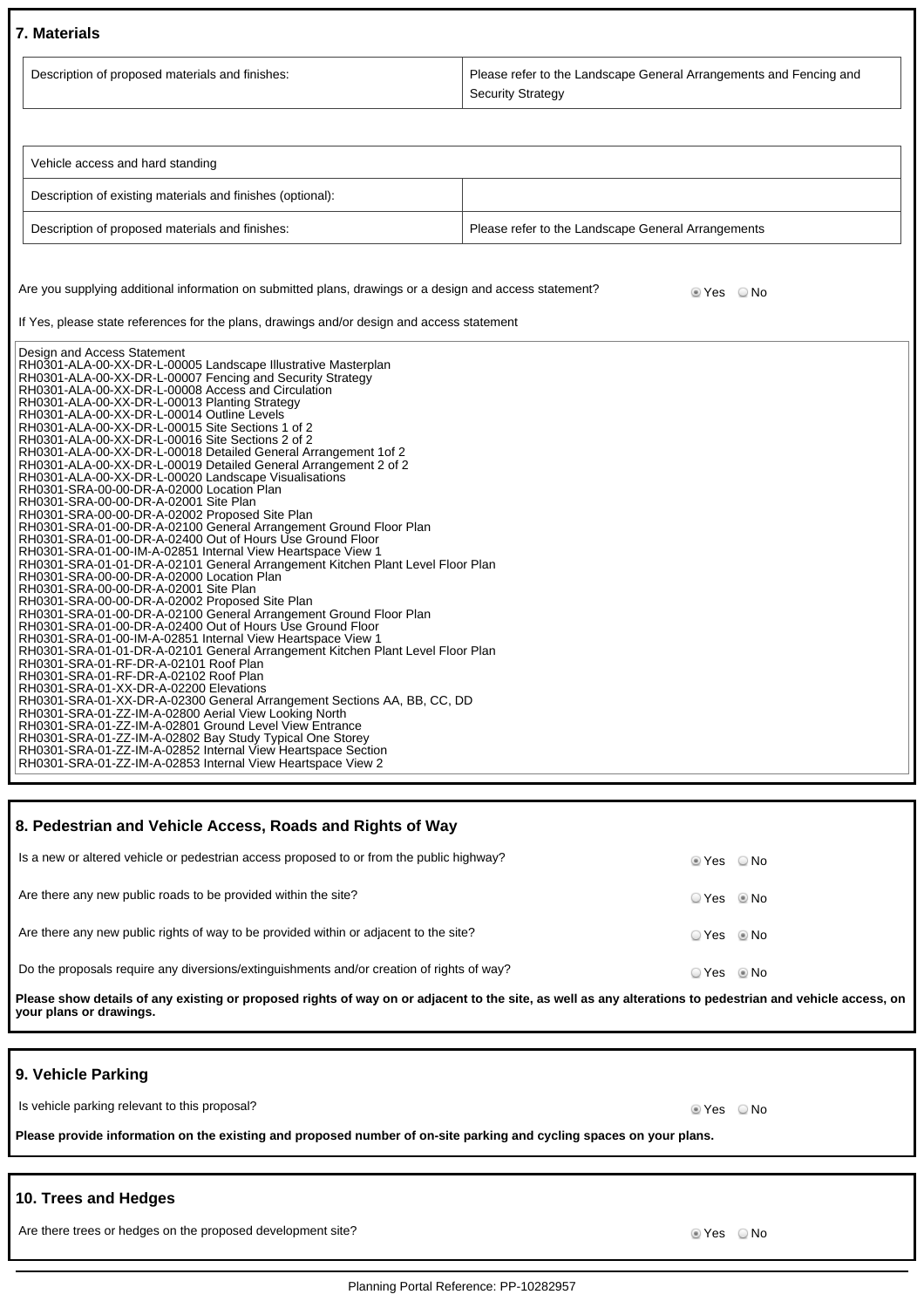# **10. Trees and Hedges**

And/or: Are there trees or hedges on land adjacent to the proposed development site that could influence the development or might be important as part of the local landscape character?

**If Yes to either or both of the above, you will need to provide a full tree survey with accompanying plan before your application can be determined. Your local planning authority should make clear on its website what the survey should contain, in accordance with the current 'BS5837: Trees in relation to design, demolition and construction - Recommendations'**

■ Yes 
■ No

| 11. Assessment of Flood Risk                                                                                                                                                                                                                                                                                                                                                                                                                                          |            |  |  |  |
|-----------------------------------------------------------------------------------------------------------------------------------------------------------------------------------------------------------------------------------------------------------------------------------------------------------------------------------------------------------------------------------------------------------------------------------------------------------------------|------------|--|--|--|
| Is the site within an area at risk of flooding?                                                                                                                                                                                                                                                                                                                                                                                                                       | ○ Yes ◎ No |  |  |  |
| Refer to the Welsh Government's Development Advice Maps website.                                                                                                                                                                                                                                                                                                                                                                                                      |            |  |  |  |
| If the proposed development is within an area at risk of flooding you will need to consider whether it is appropriate to submit a flood consequences<br>assessment. Refer to Section 6 and 7 and Appendix 1 of Technical Advice Note 15: Development and Flood Risk.                                                                                                                                                                                                  |            |  |  |  |
| Is your proposal within 20 metres of a watercourse (e.g. river, stream or beck)?                                                                                                                                                                                                                                                                                                                                                                                      | lier CNo   |  |  |  |
| Will the proposal increase the flood risk elsewhere?                                                                                                                                                                                                                                                                                                                                                                                                                  | ○ Yes ◎ No |  |  |  |
| From 7 January 2019, all new developments of more than 1 dwelling house or where the construction area is 100 square metres or more, require<br>Sustainable Drainage Systems (SuDS) for surface water designed and built in accordance with the Welsh Ministers' Statutory SuDS Standards. SuDS<br>Schemes must be approved by your local authority acting in its SuDS Approving Body (SAB) role. Please contact your local authority for details of<br>how to apply. |            |  |  |  |
| How will surface water be disposed of?                                                                                                                                                                                                                                                                                                                                                                                                                                |            |  |  |  |
| Sustainable drainage system                                                                                                                                                                                                                                                                                                                                                                                                                                           |            |  |  |  |
| $\blacksquare$ Existing water course                                                                                                                                                                                                                                                                                                                                                                                                                                  |            |  |  |  |
| ∐Soakaway                                                                                                                                                                                                                                                                                                                                                                                                                                                             |            |  |  |  |

**12. Biodiversity and Geological Conservation**

**To assist in answering the following questions refer to the help text. The help text provides further information on when there is a reasonable likelihood that any important biodiversity or geological conservation features may be present or nearby and whether they are likely to be affected by your proposals.**

**Having referred to the help text, is there a reasonable likelihood of the following being affected adversely or conserved and enhanced within the application site, or on land adjacent to or near the application site?**

a) Protected and priority species

Yes, on the development site

Yes, on land adjacent to or near the proposed development

No

**Ø**Main sewer **Ø** Pond/lake

b) Designated sites, important habitats or other biodiversity features

Yes, on the development site

Yes, on land adjacent to or near the proposed development

No

c) Features of geological conservation importance

Yes, on the development site

Yes, on land adjacent to or near the proposed development

No

#### **Supporting information requirements**

Where a development proposal is likely to affect features of biodiversity or geological conservation interest, you will need to submit, with the application, sufficient information and assessments to allow the local planning authority to determine the proposal.

Failure to submit all information required will result in your application being deemed invalid. It will not be considered valid until all information required by the local planning authority has been submitted.

Your local planning authority will be able to advise on the content of any assessments that may be required.

# **13. Foul Sewage**

Please state how foul sewage is to be disposed of: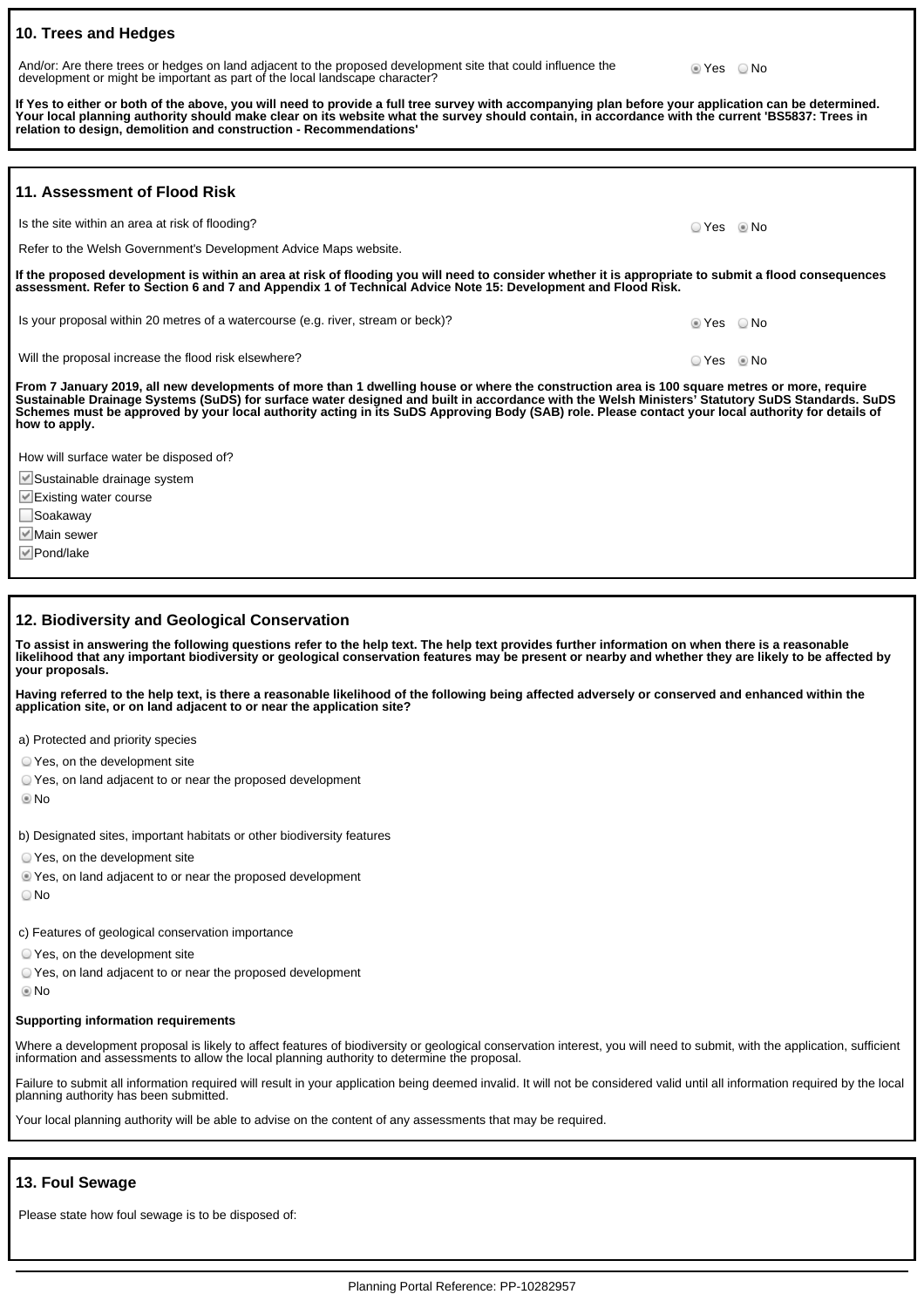| 13. Foul Sewage<br>Mains Sewer                                                                                                                                                         |                                                          |                                                                                                 |                                                                                                     |                                                                                            |  |
|----------------------------------------------------------------------------------------------------------------------------------------------------------------------------------------|----------------------------------------------------------|-------------------------------------------------------------------------------------------------|-----------------------------------------------------------------------------------------------------|--------------------------------------------------------------------------------------------|--|
| Septic Tank<br>Package Treatment plant<br>$\Box$ Cess Pit<br>$\Box$ Other<br>□Unknown                                                                                                  |                                                          |                                                                                                 |                                                                                                     |                                                                                            |  |
| Are you proposing to connect to the existing drainage system?                                                                                                                          |                                                          |                                                                                                 | ■ Yes © No © Unknown                                                                                |                                                                                            |  |
| If Yes, please include the details of the existing system on the application drawings. Please state the plan(s)/drawing(s) references.                                                 |                                                          |                                                                                                 |                                                                                                     |                                                                                            |  |
| RH0301-ARP-ZZ-00-DR-C-00021 Existing Drainage and Utilities Plan                                                                                                                       |                                                          |                                                                                                 |                                                                                                     |                                                                                            |  |
|                                                                                                                                                                                        |                                                          |                                                                                                 |                                                                                                     |                                                                                            |  |
| 14. Waste Storage and Collection                                                                                                                                                       |                                                          |                                                                                                 |                                                                                                     |                                                                                            |  |
| Do the plans incorporate areas to store and aid the collection of waste and have arrangements been made for the<br>separate storage and collection of recyclable waste?                |                                                          |                                                                                                 | ■ Yes ■ No                                                                                          |                                                                                            |  |
| If Yes, please provide details:                                                                                                                                                        |                                                          |                                                                                                 |                                                                                                     |                                                                                            |  |
| Please see Landscape Illustrative Masterplan and Landscape General Arrangements.                                                                                                       |                                                          |                                                                                                 |                                                                                                     |                                                                                            |  |
|                                                                                                                                                                                        |                                                          |                                                                                                 |                                                                                                     |                                                                                            |  |
| 15. Trade Effluent                                                                                                                                                                     |                                                          |                                                                                                 |                                                                                                     |                                                                                            |  |
| Does the proposal involve the need to dispose of trade effluents or trade waste?                                                                                                       |                                                          |                                                                                                 | ⊙ Yes © No                                                                                          |                                                                                            |  |
|                                                                                                                                                                                        |                                                          |                                                                                                 |                                                                                                     |                                                                                            |  |
| 16. Residential/Dwelling Units                                                                                                                                                         |                                                          |                                                                                                 |                                                                                                     |                                                                                            |  |
| Does your proposal include the gain, loss or change of use of residential units?                                                                                                       |                                                          |                                                                                                 | O Yes . I No                                                                                        |                                                                                            |  |
|                                                                                                                                                                                        |                                                          |                                                                                                 |                                                                                                     |                                                                                            |  |
| 17. All Types of Development: Non-Residential Floorspace                                                                                                                               |                                                          |                                                                                                 |                                                                                                     |                                                                                            |  |
| Does your proposal involve the loss, gain or change of use of non-residential floorspace?<br>If you have answered Yes to the question above please add details in the following table: |                                                          |                                                                                                 | $\bigcirc$ No<br>© Yes                                                                              |                                                                                            |  |
|                                                                                                                                                                                        |                                                          |                                                                                                 |                                                                                                     |                                                                                            |  |
| Use Class                                                                                                                                                                              | Existing gross<br>internal floorspace<br>(square metres) | Gross internal<br>floorspace to be lost<br>by change of use or<br>demolition (square<br>metres) | Total gross new<br>internal floorspace<br>proposed (including<br>changes of use)<br>(square metres) | Net additional gross<br>internal floorspace<br>following<br>development (square<br>metres) |  |
| D1 - Non-residential institutions                                                                                                                                                      | 1201                                                     | 1201                                                                                            | 1630                                                                                                | 429                                                                                        |  |
| Total                                                                                                                                                                                  | 1201                                                     | 1201                                                                                            | 1630                                                                                                | 429                                                                                        |  |
| For hotels, residential institutions and hostels, please additionally indicate the loss or gain of rooms                                                                               |                                                          |                                                                                                 |                                                                                                     |                                                                                            |  |
| 18. Employment                                                                                                                                                                         |                                                          |                                                                                                 |                                                                                                     |                                                                                            |  |
| Will the proposed development require the employment of any staff?<br>© Yes ○ No                                                                                                       |                                                          |                                                                                                 |                                                                                                     |                                                                                            |  |
| <b>Existing Employees</b>                                                                                                                                                              |                                                          |                                                                                                 |                                                                                                     |                                                                                            |  |
| Please complete the following information regarding existing employees:                                                                                                                |                                                          |                                                                                                 |                                                                                                     |                                                                                            |  |
| Full-time<br>18                                                                                                                                                                        |                                                          |                                                                                                 |                                                                                                     |                                                                                            |  |
| 17<br>Part-time                                                                                                                                                                        |                                                          |                                                                                                 |                                                                                                     |                                                                                            |  |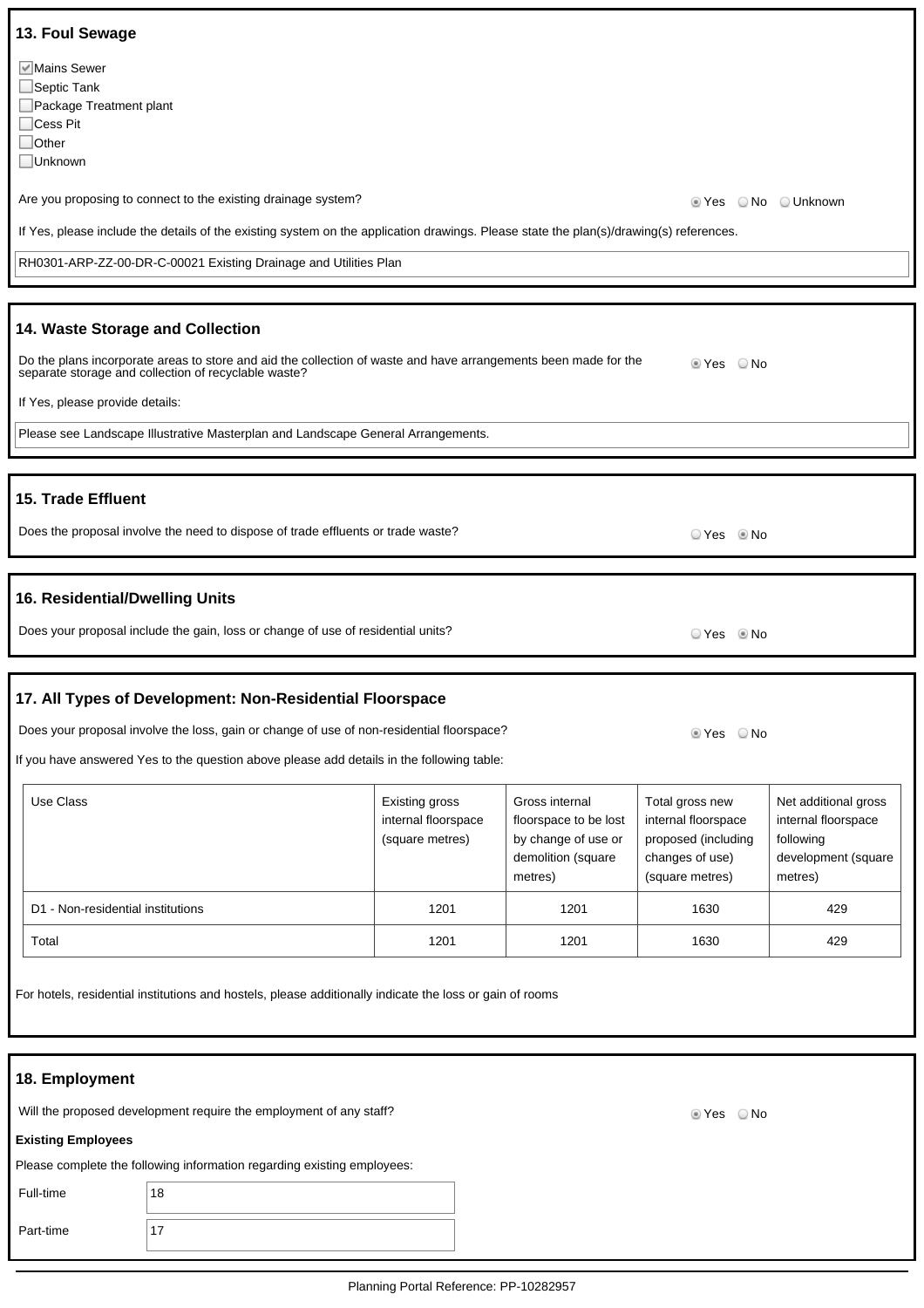| 18. Employment                                                                                                                                                                                                                                                                                                                                                                                                                                                                    |                                                                                                 |                                      |                                      |                                 |         |  |
|-----------------------------------------------------------------------------------------------------------------------------------------------------------------------------------------------------------------------------------------------------------------------------------------------------------------------------------------------------------------------------------------------------------------------------------------------------------------------------------|-------------------------------------------------------------------------------------------------|--------------------------------------|--------------------------------------|---------------------------------|---------|--|
| Total full-time<br>equivalent                                                                                                                                                                                                                                                                                                                                                                                                                                                     | 21.36                                                                                           |                                      |                                      |                                 |         |  |
| <b>Proposed Employees</b>                                                                                                                                                                                                                                                                                                                                                                                                                                                         |                                                                                                 |                                      |                                      |                                 |         |  |
|                                                                                                                                                                                                                                                                                                                                                                                                                                                                                   | If known, please complete the following information regarding proposed employees:               |                                      |                                      |                                 |         |  |
| Full-time                                                                                                                                                                                                                                                                                                                                                                                                                                                                         | 21                                                                                              |                                      |                                      |                                 |         |  |
| Part-time                                                                                                                                                                                                                                                                                                                                                                                                                                                                         | 18                                                                                              |                                      |                                      |                                 |         |  |
| <b>Total full-time</b><br>equivalent                                                                                                                                                                                                                                                                                                                                                                                                                                              | 24.54                                                                                           |                                      |                                      |                                 |         |  |
| 19. Hours of Opening                                                                                                                                                                                                                                                                                                                                                                                                                                                              |                                                                                                 |                                      |                                      |                                 |         |  |
|                                                                                                                                                                                                                                                                                                                                                                                                                                                                                   | Are Hours of Opening relevant to this proposal?                                                 |                                      |                                      | © Yes ○ No                      |         |  |
|                                                                                                                                                                                                                                                                                                                                                                                                                                                                                   | If known, please state the hours of opening (e.g. 15:30) for each non-residential use proposed: |                                      |                                      |                                 |         |  |
| Use                                                                                                                                                                                                                                                                                                                                                                                                                                                                               |                                                                                                 | Monday to Friday                     | Saturday                             | Sunday and Bank<br>Holidays     | Unknown |  |
| D1 - Non-residential institutions                                                                                                                                                                                                                                                                                                                                                                                                                                                 |                                                                                                 | Start Time: 08:00<br>End Time: 20:00 | Start Time: 08:00<br>End Time: 13:00 | <b>Start Time:</b><br>End Time: |         |  |
|                                                                                                                                                                                                                                                                                                                                                                                                                                                                                   |                                                                                                 |                                      |                                      |                                 |         |  |
| 20. Industrial or Commercial Processes and Machinery<br>Does this proposal involve the carrying out of industrial or commercial activities and processes?<br>○ Yes<br>© No<br>Is the proposal for a waste management development?<br>○ Yes<br>© No<br>If this is a landfill application you will need to provide further information before your application can be determined. Your waste planning authority<br>should make it clear what information it requires on its website |                                                                                                 |                                      |                                      |                                 |         |  |
| 21. Renewable and Low Carbon Energy<br>Does your proposal involve the installation of a standalone renewable or low-carbon energy development?<br>⊙ Yes ◎ No                                                                                                                                                                                                                                                                                                                      |                                                                                                 |                                      |                                      |                                 |         |  |
| 22. Hazardous Substances<br>Does the proposal involve the use or storage of any hazardous substances?<br>© Yes ◎ No                                                                                                                                                                                                                                                                                                                                                               |                                                                                                 |                                      |                                      |                                 |         |  |
| 23. Neighbour and Community Consultation<br>Have you consulted your neighbours or the local community about the proposal?<br>$\circ$ Yes $\circ$ No<br>If Yes, please provide details:<br>Please see the PAC Report which details the consultation activities undertaken.                                                                                                                                                                                                         |                                                                                                 |                                      |                                      |                                 |         |  |
|                                                                                                                                                                                                                                                                                                                                                                                                                                                                                   |                                                                                                 |                                      |                                      |                                 |         |  |
| 24. Site Visit                                                                                                                                                                                                                                                                                                                                                                                                                                                                    |                                                                                                 |                                      |                                      |                                 |         |  |
| Can the site be seen from a public road, public footpath, bridleway or other public land?<br>$\circ$ Yes $\circ$ No<br>If the planning authority needs to make an appointment to carry out a site visit, whom should they contact? (Please select only one)<br><b>The agent</b><br>The applicant<br>Other person                                                                                                                                                                  |                                                                                                 |                                      |                                      |                                 |         |  |
|                                                                                                                                                                                                                                                                                                                                                                                                                                                                                   |                                                                                                 |                                      |                                      |                                 |         |  |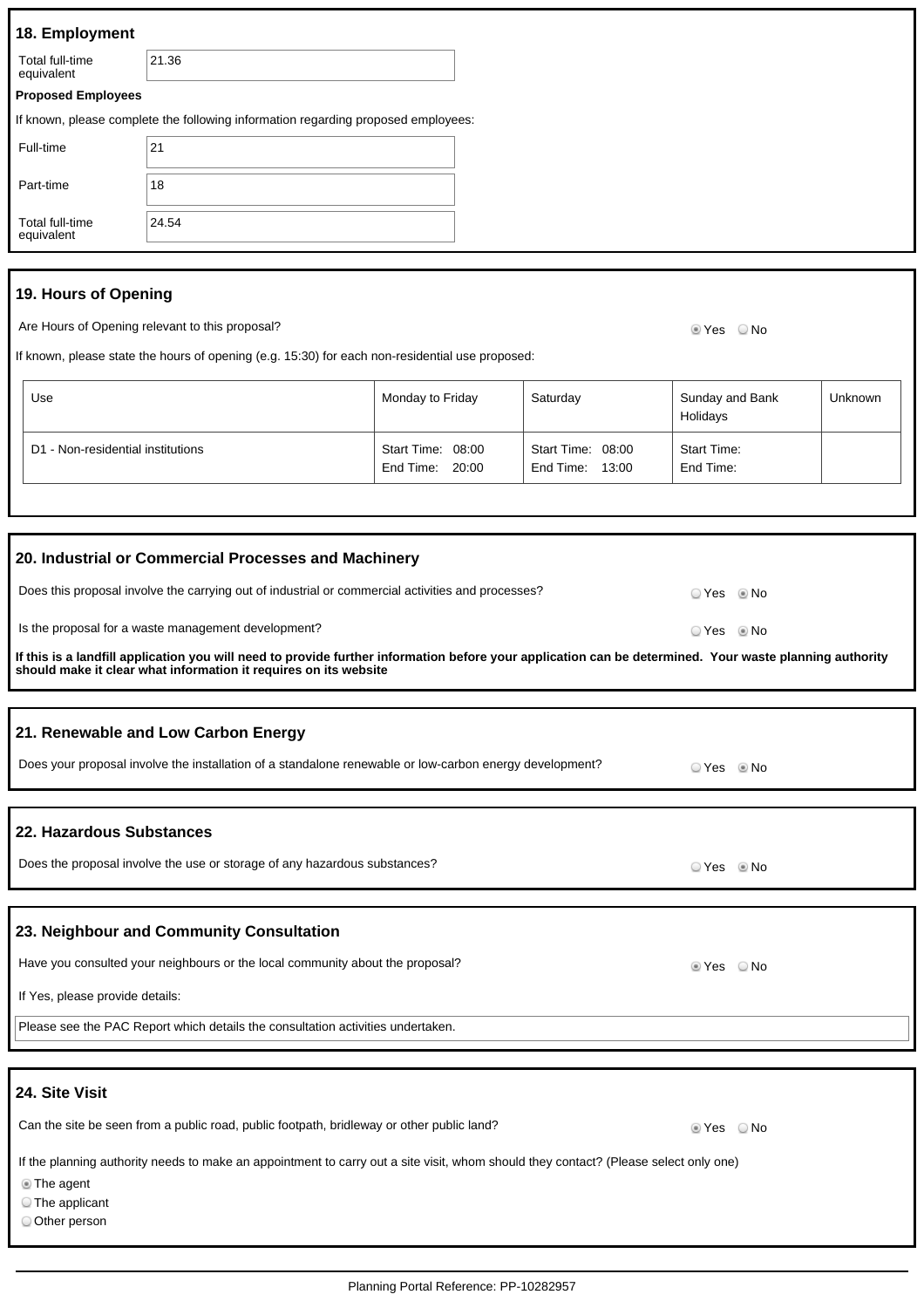#### **25. Pre-application Advice**

Has pre-application advice been sought from the local planning authority about this application? <br>
Set a No

| efficiently):                                                                                                                                                                                                                             | If Yes, please complete the following information about the advice you were given (this will help the authority to deal with this application more |  |  |  |
|-------------------------------------------------------------------------------------------------------------------------------------------------------------------------------------------------------------------------------------------|----------------------------------------------------------------------------------------------------------------------------------------------------|--|--|--|
| Officer name:                                                                                                                                                                                                                             |                                                                                                                                                    |  |  |  |
| Title                                                                                                                                                                                                                                     |                                                                                                                                                    |  |  |  |
| First name                                                                                                                                                                                                                                |                                                                                                                                                    |  |  |  |
| Surname                                                                                                                                                                                                                                   |                                                                                                                                                    |  |  |  |
| Reference                                                                                                                                                                                                                                 |                                                                                                                                                    |  |  |  |
| Date (Must be pre-application submission)                                                                                                                                                                                                 |                                                                                                                                                    |  |  |  |
| Details of the pre-application advice received                                                                                                                                                                                            |                                                                                                                                                    |  |  |  |
|                                                                                                                                                                                                                                           | Please refer to Section 3 of the Planning Statement for details of pre-application consultation with RCT and technical consultees.                 |  |  |  |
| 26. Authority Employee/Member<br>With respect to the Authority, is the applicant or agent one of the following:<br>(a) a member of staff<br>(b) an elected member<br>(c) related to a member of staff<br>(d) related to an elected member |                                                                                                                                                    |  |  |  |

Do any of these statements apply to you? The statements apply to you?

If Yes, please provide details of the name, relationship and role:

Rhondda Cynon Taf County Borough Council Education Department are Joint Applicant with WEPco

#### **27. Ownership Certificates**

**Certificate of Ownership - Certificate A - Town and Country Planning (Development Management Procedure) (Wales) Order 2012**

| l certify/the applicant certifies that on the day 21 days before the date of this application nobody except myself/the applicant was the owner (owner is a |  |
|------------------------------------------------------------------------------------------------------------------------------------------------------------|--|
| person with a freehold interest or leasehold interest with at least seven years left to run) of any part of the land  or building to which the application |  |
| relates.                                                                                                                                                   |  |

| Person role      |           |
|------------------|-----------|
| ◯ The applicant  |           |
| <b>The agent</b> |           |
| Title            | Ms        |
| First name       | Natalie   |
| Surname          | Queffurus |
| Declaration date |           |
|                  |           |

Declaration made

# **28. Agricultural Holding Certificate Town and Country Planning (Development Management Procedure) (Wales) Order 2012**

Agricultural land declaration - you must select either A or B

(A) None of the land to which the application relates is, or is part of an agricultural holding

(B) I have/The applicant has given the requisite notice to every person other than myself/the applicant who, on the day 21 days before the date of this application, was a tenant of an agricultural holding on all or part of the land to which this application relates, as listed below